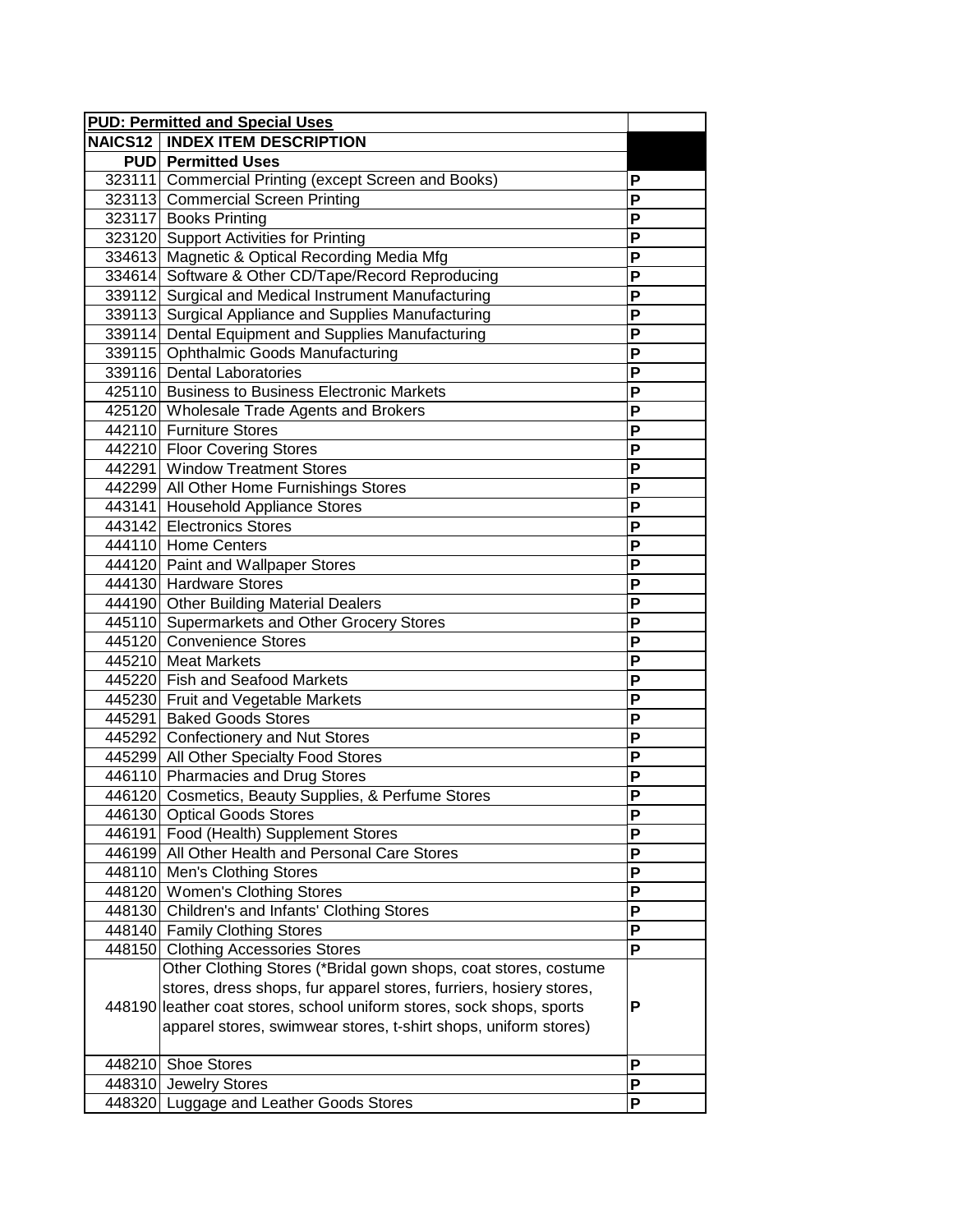| <b>PUD: Permitted and Special Uses</b>                   |                         |
|----------------------------------------------------------|-------------------------|
| <b>NAICS12   INDEX ITEM DESCRIPTION</b>                  |                         |
| 451110 Sporting Goods Stores                             | P                       |
| 451120 Hobby, Toy, and Game Stores                       | P                       |
| 451130 Sewing, Needlework, and Piece Goods Stores        | P                       |
| 451140 Musical Instrument and Supplies Stores            | P                       |
| 451211 Book Stores                                       | P                       |
| 451212 News Dealers and Newsstands                       | P                       |
| 451220 Prerecorded Tape, CD, and Record Stores           | P                       |
| 452210 Department Stores (exc. Discount Dept. Stores)    | P                       |
| 453110 Florists                                          | P                       |
| 453210 Office Supplies and Stationery Stores             | P                       |
| 453910 * Pet Supplies & food Stores                      | P                       |
| 453920 Art Dealers                                       | P                       |
| 454111 Electronic Shopping                               | P                       |
| 454112 Electronic Auctions                               | P                       |
| 454113 Mail-Order Houses                                 | P                       |
| 454210 Vending Machine Operators                         | P                       |
| 511140 Directory and Mailing List Publishers             | $\overline{\mathsf{P}}$ |
| 511191 Greeting Card Publishers                          | P                       |
| 511199 All Other Publishers                              | P                       |
| 511210 Software Publishers                               | P                       |
| 512110 Motion Picture and Video Production               | P                       |
| 512120 Motion Picture and Video Distribution             | P                       |
| 512191 Teleproduction & Other Postproduction Services    | P                       |
| 512199 Other Motion Picture and Video Industries         | P                       |
| 512210 Record Production                                 | $\overline{\mathsf{P}}$ |
| 512220 Integrated Record Production/Distribution         | P                       |
| 512230 Music Publishers                                  | P                       |
| 512240 Sound Recording Studios                           | P                       |
| 512290 Other Sound Recording Industries                  | P                       |
| 518210 Data Processing, Hosting, and Related Services    | P                       |
| 519110 News Syndicates                                   | P                       |
| 519130 Internet Publg/Broadcasting/Web Search Portals    | P                       |
| 519190 All Other Information Services                    | $\overline{P}$          |
| 521110 Monetary Authorities-Central Bank                 | P                       |
| 522110 Commercial Banking                                | ۲                       |
| 522120 Savings Institutions                              | P                       |
| 522130 Credit Unions                                     | P                       |
| 522210 Credit Card Issuing                               | P                       |
| 522292 Real Estate Credit                                | P                       |
| 522293 International Trade Financing                     | P                       |
| 522294 Secondary Market Financing                        | P                       |
| 522310 Mortgage and Nonmortgage Loan Brokers             | P                       |
| 522320 Fin. Trans. Processing, Reserve, & Clh Activities | P                       |
| 523110 Investment Banking and Securities Dealing         | P                       |
| 523120 Securities Brokerage                              | P                       |
| 523130 Commodity Contracts Dealing                       | P                       |
| 523140 Commodity Contracts Brokerage                     | P                       |
| 523210 Securities and Commodity Exchanges                | P                       |
| 523910 Miscellaneous Intermediation                      | P                       |
| 523920 Portfolio Management                              | $\overline{P}$          |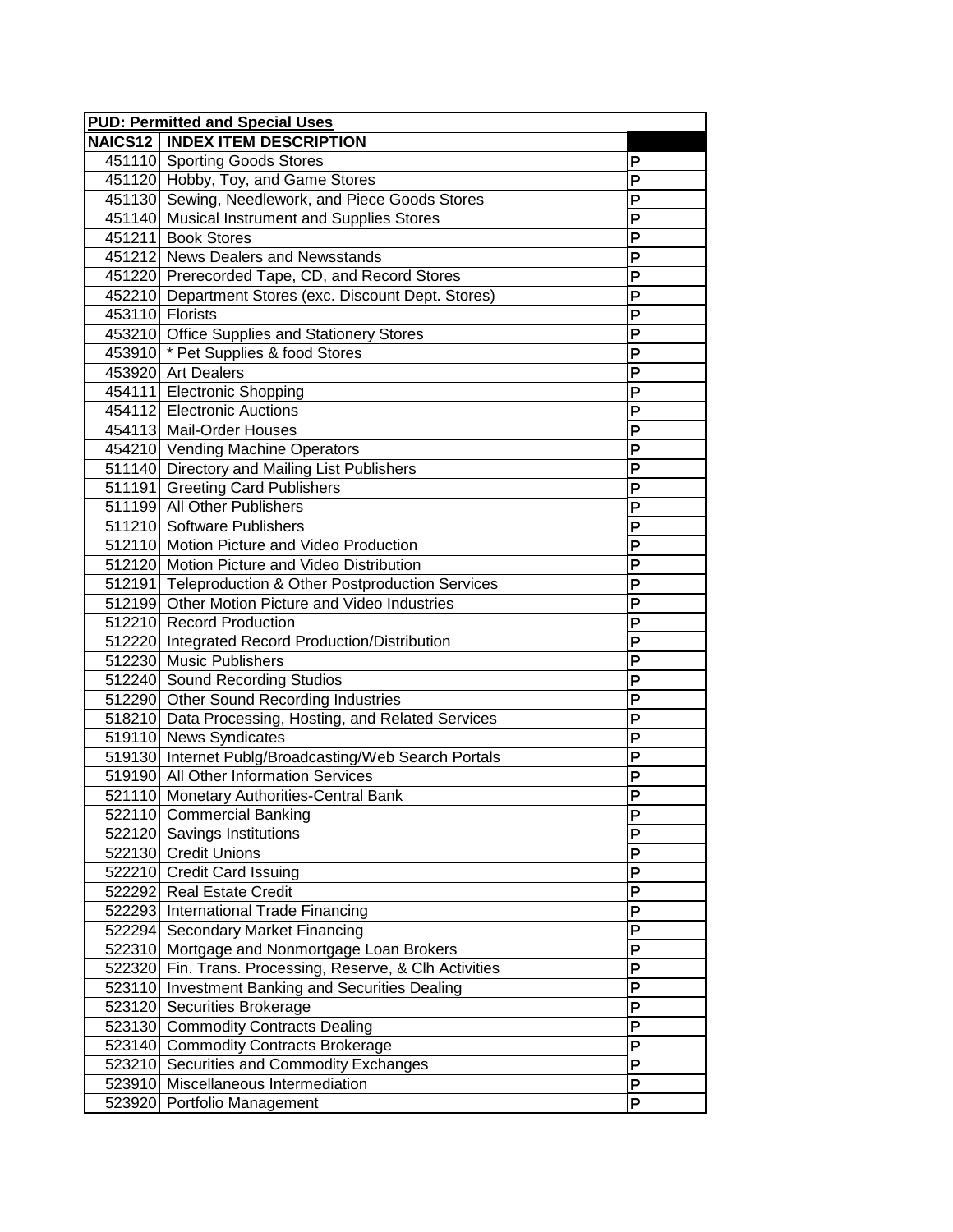| <b>PUD: Permitted and Special Uses</b>                 |                         |
|--------------------------------------------------------|-------------------------|
| <b>NAICS12   INDEX ITEM DESCRIPTION</b>                |                         |
| 523930 Investment Advice                               | P                       |
| 523991 Trust, Fiduciary, and Custody Activites         | Ρ                       |
| 523999 Miscellaneous Financial Investment Activites    | P                       |
| 524113 Direct Life Insurance Carriers                  | P                       |
| 524114 Direct Health and Medical Insurance Carriers    | P                       |
| 524126 Direct Property and Casualty Insurance Carriers | $\overline{\mathsf{P}}$ |
| 524127 Direct Title Insurance Carriers                 | $\overline{\mathsf{P}}$ |
| 524128 Other Direct Insurance Carriers                 | P                       |
| 524130 Reinsurance carriers                            | P                       |
| 524210 Insurance Agencies and Brokerages               | P                       |
| 524291 Claims Adjusting                                | P                       |
| 524292 Third Party Admin. of Insurance/Pension Funds   | P                       |
| 524298 All Other Insurance Related Activites           | P                       |
| 525110 Pension Funds                                   | P                       |
| 525120 Health and Welfare Funds                        | P                       |
| 525190 Other Insurance Funds                           | $\overline{\mathsf{P}}$ |
| 525910 Open-End Investment Funds                       | P                       |
| 525920 Trusts, Estates, and Agency Accounts            | P                       |
| 525990 Other Financial Vehicles                        | P                       |
| 531110 Lessors of Residential Buildings and Dwellings  | P                       |
| 531120 Lessors of Nonresidential Buildings             | P                       |
| 531190 Lessors of Other Real Estate Property           | P                       |
| 531210 Offices of Real Estate Agents and Brokers       | P                       |
| 531311 Residential Property Managers                   | $\overline{\mathsf{P}}$ |
| 531312 Nonresidential Property Managers                | P                       |
| 531320 Offices of Real Estate Appraisers               | P                       |
| 531390 Other Activites Related to Real Estate          | P                       |
| 532210 Consumer Electronics and Appliances Rental      | P                       |
| 532220 Formal Wear and Costume Rental                  | P                       |
| 532230 Video Tape and Disc Rental                      | P                       |
| 532291 Home Health Equipment Rental                    | P                       |
| 532292 Recreational Goods Rental                       | $\overline{P}$          |
| 532299 All Other Consumer Goods Rental                 | P                       |
| 532420 Office Machinery and Equip. Rental and Leasing  | P                       |
| 533110 Lessors of Nonfinancial Intangible Assets       | P                       |
| 541110 Offices of Lawyers                              | P                       |
| 541191 Title Abstract and Settlement Offices           | P                       |
| 541199 All Other Legal Services                        | P                       |
| 541211 Offices of Certified Public Accountants         | P                       |
| 541213 Tax Preparation Services                        | P                       |
| 541214 Payroll Services                                | P                       |
| 541219 Other Accounting Services                       | P                       |
| 541310 Architectural Services                          | P                       |
| 541320 Landscape Architectural Services                | P                       |
| 541330 Engineering Services                            | P                       |
| 541340 Drafting Services                               | P                       |
| 541350 Building Inspection Services                    | P                       |
| 541360 Geophysical Surveying and Mapping Services      | P                       |
| 541370 Surveying & Mapping (x. Geophysical) Services   | $\overline{P}$          |
| 541380 Testing Laboratories                            | P                       |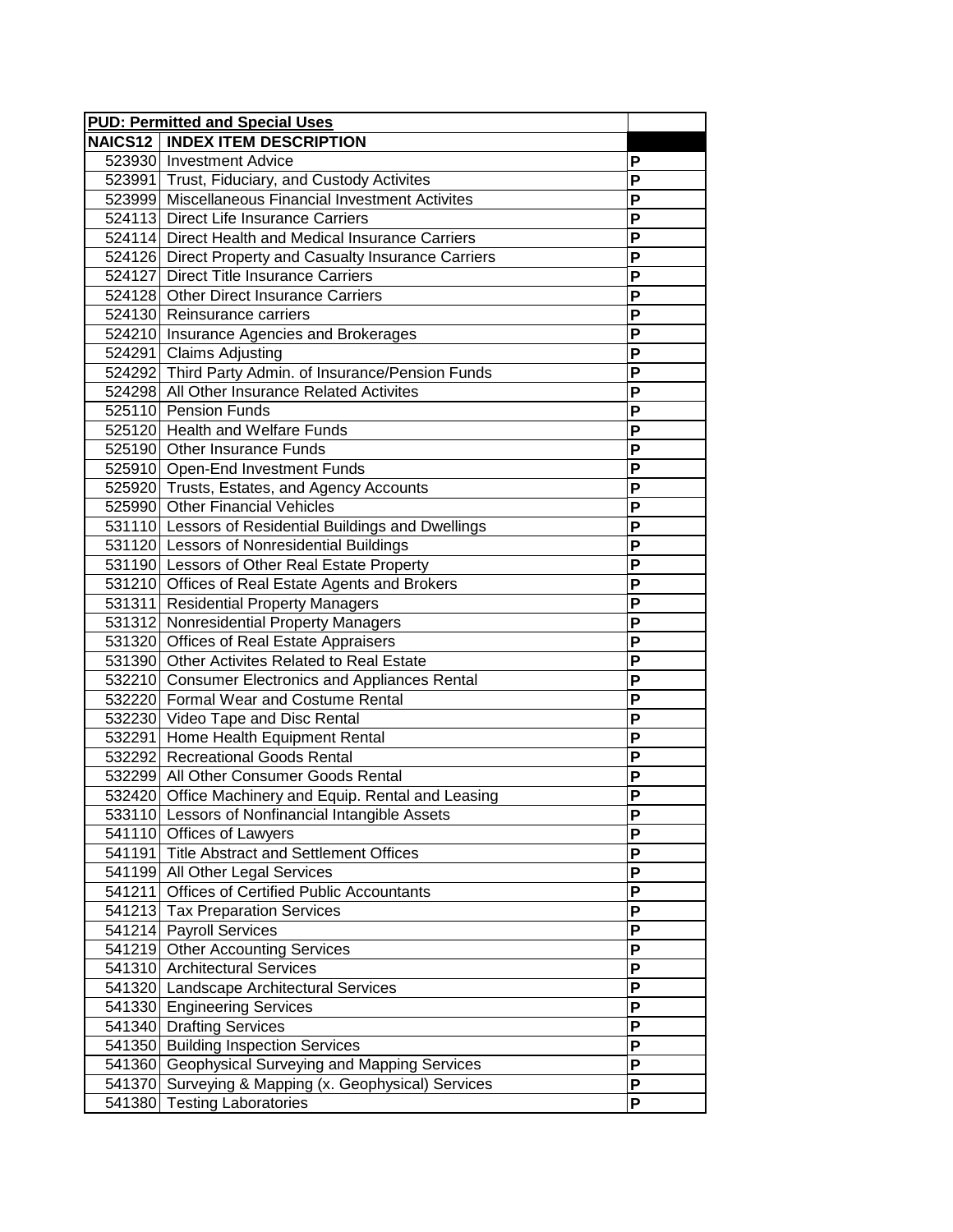|        | <b>PUD: Permitted and Special Uses</b>                  |   |
|--------|---------------------------------------------------------|---|
|        | <b>NAICS12   INDEX ITEM DESCRIPTION</b>                 |   |
|        | 541410 Interior Design Services                         | P |
|        | 541420 Industrial Design Services                       | P |
|        | 541430 Graphic Design Services                          | P |
|        | 541490 Other Specialized Design Services                | P |
|        | 541511 Custom Computer Programming Services             | P |
|        | 541512 Computer Systems Design Services                 | P |
|        | 541513 Computer Facilities Management Services          | P |
|        | 541519 Other Computer Related Services                  | P |
|        | 541611 Admin Mgmt/General Mgmt Consulting Services      | P |
|        | 541612 Human Resources Consulting Services              | P |
|        | 541613 Marketing Consulting Services                    | P |
|        | 541614 Process/Physical Dstr/Logistics Consulting Svc.  | P |
|        | 541618 Other Management Consulting Services             | P |
|        | 541720 R&D in the Social Sciences and Humanities        | P |
|        | 541810 Advertising Agencies                             | P |
|        | 541820 Public Relations Agencies                        | P |
|        | 541830 Media Buying Agencies                            | P |
|        | 541840 Media Representatives                            | P |
|        | 541850 Display Advertising                              | P |
|        | 541860 Direct Mail Advertising                          | P |
|        | 541870 Advertising Material Distribution Services       | P |
|        | 541890 Other Services Related to Advertising            | P |
|        | 541910 Marketing Research and Public Opinion Polling    | P |
|        | 541921 Photography Studios, Portrait                    | P |
|        | 541922 Commercial Photography                           | P |
|        | 541930 Translation and Interpretation Services          | P |
|        | 551111 Offices of Bank Holding Companies                | P |
|        | 551112 Offices of Other Holding Companies               | P |
|        | 551114 Corp., Subsidiary, & Regional Managing Offices   | P |
|        | 561110 Office Administrative Services                   | P |
|        | 561210 Facilities Support Services                      | P |
|        | 561311 Employment Placement Agencies                    | P |
|        | 561312 Executive Search Services                        | P |
|        | 561320 Temporary Help Services                          | P |
|        | 561330 Professional Employer Organizations              | Р |
|        | 561410 Document Preparation Services                    | P |
|        | 561421 Telephone Answering Services                     | P |
|        | 561422 Telemarketing Bureaus & Other Contact Centers    | P |
|        | 561431 Private Mail Centers                             | P |
|        | 561439 Other Business Svc. Centers (incl. Copy Shops)   | P |
|        | 561440 Collection Agencies                              | P |
|        | 561450 Credit Bureaus                                   | P |
|        | 561492 Court Reporting and Stenotype Services           | P |
|        | 561510 Travel Agencies                                  | P |
| 561520 | <b>Tour Operators</b>                                   | P |
| 561591 | <b>Convention and Visitors Bureaus</b>                  | P |
|        | 561599 All Other Travel Arrangment and Reservation Svc. | P |
| 561611 | <b>Investigation Services</b>                           | P |
| 561621 | Security Systems Services (except Locksmiths)           | P |
| 561622 | Locksmiths                                              | P |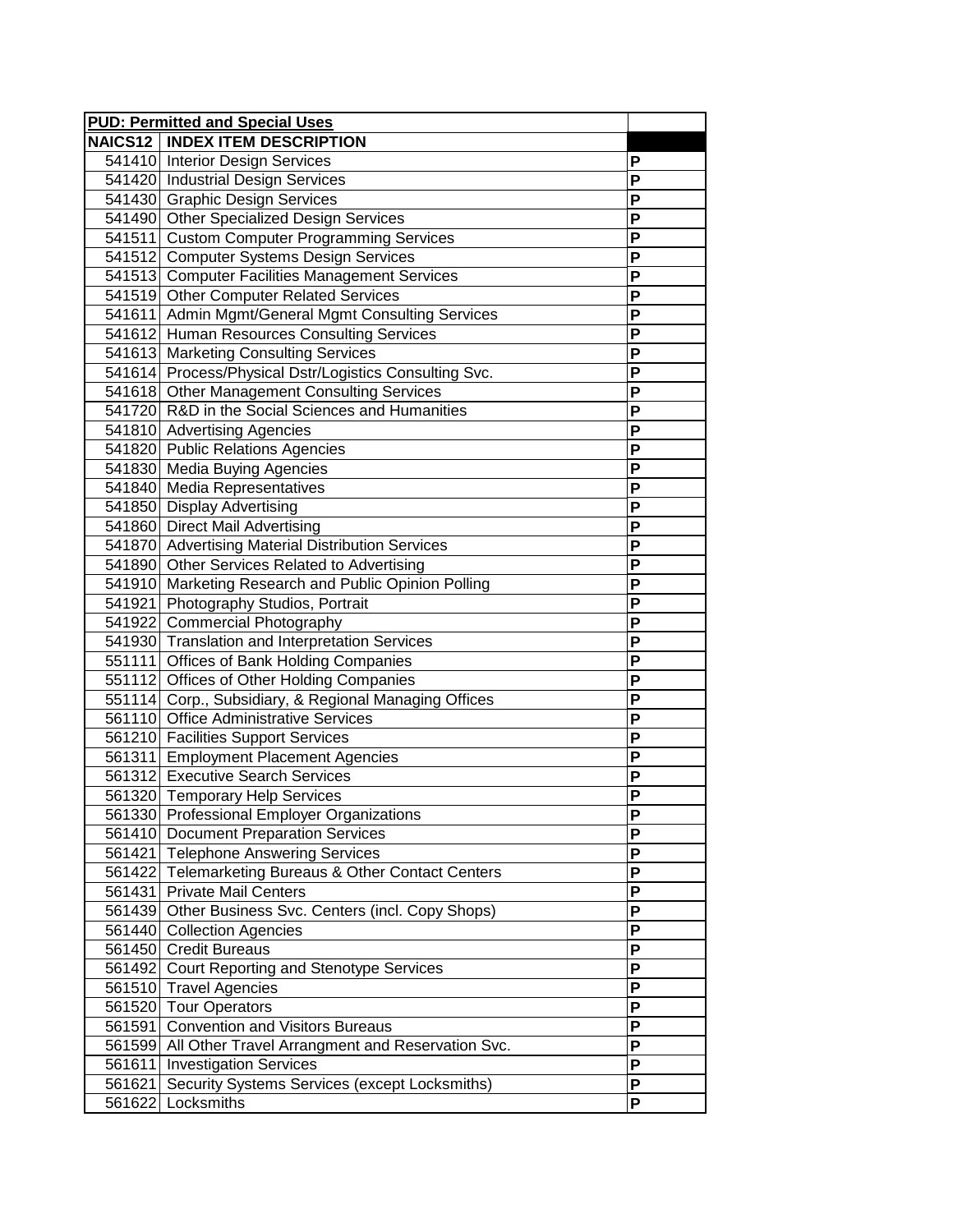| <b>PUD: Permitted and Special Uses</b>                  |                         |
|---------------------------------------------------------|-------------------------|
| <b>NAICS12   INDEX ITEM DESCRIPTION</b>                 |                         |
| 611110 Elementary and Secondary Schools                 | P                       |
| 611210 Junior Colleges                                  | P                       |
| 611310 Colleges, Universities, and Professional Schools | P                       |
| 611410 Business and Secretarial Schools                 | P                       |
| 611420 Computer Training                                | P                       |
| 611430 Professional and Mgmt. Development Training      | P                       |
| 611511 Cosmetology and Barber Schools                   | $\overline{\mathsf{P}}$ |
| 611512 Flight Training                                  | P                       |
| 611513 Apprenticeship Training                          | P                       |
| 611519 Other Technical and Trade Schools                | P                       |
| 611610 Fine Arts Schools                                | P                       |
| 611620 Sports and Recreation Instruction                | P                       |
| 611630 Language Schools                                 | P                       |
| 611691 Exam Preparation and Tutoring                    | P                       |
| 611692 Automobile Driving Schools                       | P                       |
| 611710 Educational Support Services                     | P                       |
| 621111 Offices of Physicians                            | $\overline{\mathsf{P}}$ |
| 621112 Offices of Physicians, Mental Health Specialists | P                       |
| 621210 Offices of Dentists                              | P                       |
| 621310 Offices of Chiropractors                         | P                       |
| 621320 Offices of Optometrists                          | P                       |
| 621340 Offices of Physical, Occup, & Speech Therapists  | P                       |
| 621391 Offices of Podiatrists                           | P                       |
| 621399 Offices of All Other Misc. Health Practitioners  | P                       |
| 621410 Family Planning Centers                          | $\overline{\mathsf{P}}$ |
| 621491 HMO Medical Centers                              | P                       |
| 621492 Kidney Dialysis Centers                          | P                       |
| 621498 All Other Outpatient Care Centers                | P                       |
| 621511 Medical Laboratories                             | P                       |
| 621512 Diagnostic Imaging Centers                       | P                       |
| 621610 Home Health Care Services                        | P                       |
| 621991 Blood and Organ Banks                            | P                       |
| 621999 All Other Misc. Ambulatory Health Care Services  | $\overline{P}$          |
| 622110 General Medical and Surgical Hospitals           | P                       |
| 622210 Psychiatric and Substance Abuse Hospitals        | P                       |
| 622310 Speciality Hospitals (exc. Psych./Subst. Abuse)  | P                       |
| 623110 Nursing Care Facilities                          | P                       |
| 623210 Residential Mental Retardation Facilities        | P                       |
| 623220 Res. Mental Health/Substance Abuse Facilities    | P                       |
| 623311 Continuing Care Retirement Communities           | P                       |
| 623312 Homes for the Elderly                            | P                       |
| 624110 Child and Youth Services                         | P                       |
| 624120 Services for Elderly & Persons with Disabilities | P                       |
| 624190 Other Individual and Family Services             | P                       |
| 624210 Community Food Services                          | P                       |
| 624221 Temporary Shelters                               | P                       |
| 624229 Other Community Housing Services                 | P                       |
| 624230 Emergency and Other Relief Services              | P                       |
| 624410 Child Day Care Services                          | P                       |
| 711110 Theater Companies and Dinner Theaters            | $\overline{P}$          |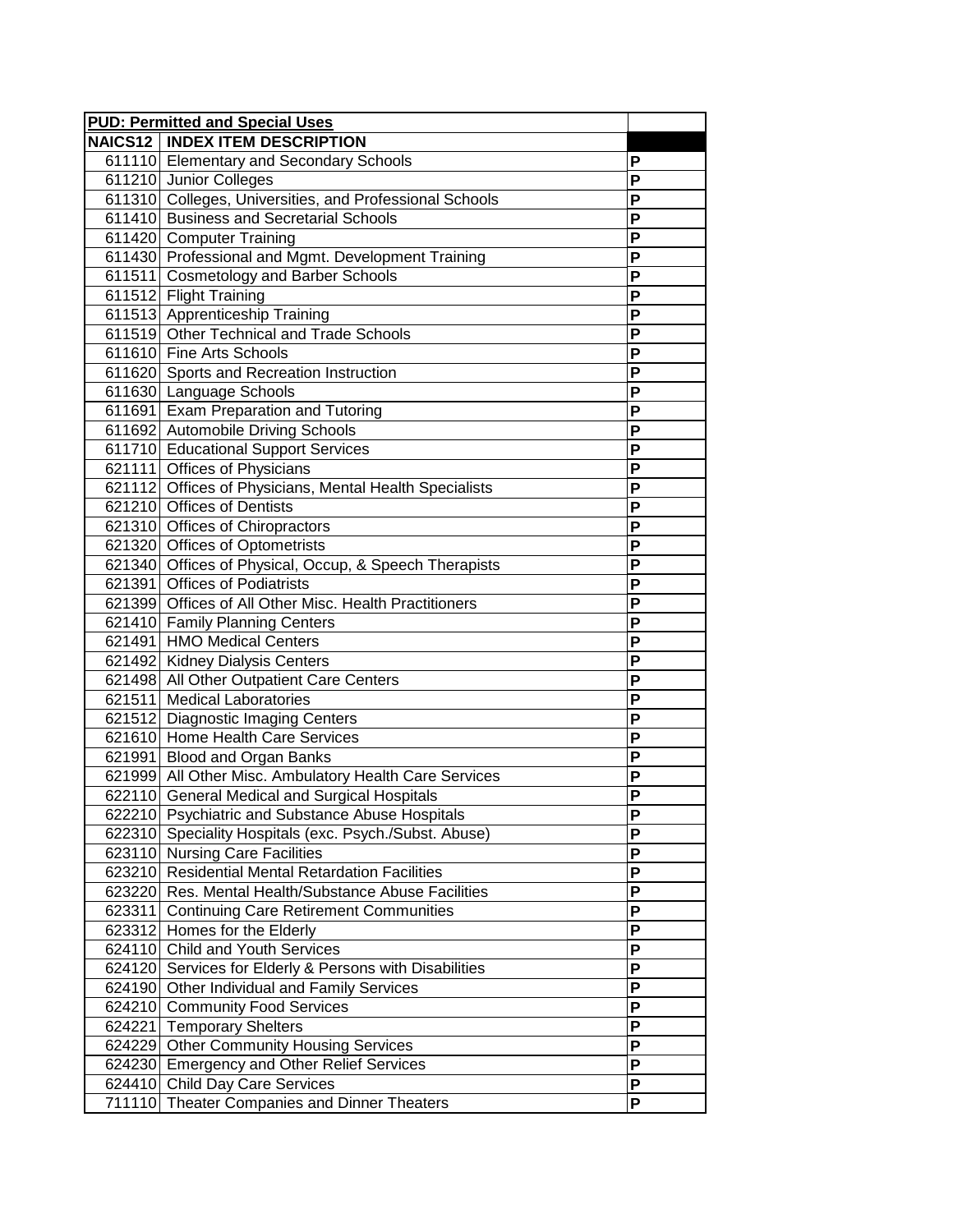|        | <b>PUD: Permitted and Special Uses</b>                           |                         |
|--------|------------------------------------------------------------------|-------------------------|
|        | <b>NAICS12   INDEX ITEM DESCRIPTION</b>                          |                         |
|        | 711120 Dance Companies                                           | P                       |
|        | 711130 Musical Groups and Artists                                | Ρ                       |
|        | 711320 Promoters of Perf. Arts/Sports without Facilities         | P                       |
|        | 711410 Agents and Managers for Misc. Public Figures              | P                       |
|        | 711510 Independent Artists, Writers, and Performers              | P                       |
|        | 811212 Computer/Office Machine Repair & Maintenance              | P                       |
|        | 811213 Communication Equipment Repair/Maintenance                | $\overline{\mathsf{P}}$ |
|        | 811219 Other Elec./Precision Equipment Repair & Main.            | P                       |
|        | 811411 Home and Garden Equip. Repair & Maintenance               | P                       |
|        | 811412 Appliance Repair and Maintenance                          | P                       |
|        | 811420 Reupholstery and Furniture Repair                         | P                       |
|        | 811430 Footwear and Leather Goods Repair                         | P                       |
|        | 812111 Barber Shops                                              | P                       |
|        | 812112 Beauty Salons                                             | P                       |
|        | 812113 Nail Salons                                               | P                       |
|        | 812191 Diet and Weight Reducing Centers                          | $\overline{\mathsf{P}}$ |
|        | 812921 Photofinishing Laboratories (except One-Hour)             | P                       |
|        | 812922 One-Hour Photofinishing                                   | P                       |
|        | 813211 Grantmaking Foundations                                   | P                       |
|        | 813212 Voluntary Health Organizations                            | P                       |
|        | 813219 Other Grantmaking and Giving Services                     | P                       |
|        | 813311 Human Rights Organizations                                | P                       |
|        | 813312 Environment/Conservation/Wildlife Organizations           | P                       |
|        | 813319 Other Social Advocacy Organizations                       | $\overline{\mathsf{P}}$ |
|        | 813410 Civic and Social Organizations                            | P                       |
|        | 813910 Business Associations                                     | P                       |
|        | 813920 Professional Organizations                                | P                       |
|        | 813930 Labor Unions and Similar Labor Organizations              | P                       |
|        | 813940 Political Organizations                                   | P                       |
|        | 813990 Other Similar Orgs. (x. Bus., Prof., Labor, Polit.)       | P                       |
|        | 921130 Public Finance Activities                                 | P                       |
|        | <b>PUD</b> Special Uses                                          |                         |
|        | 441110 New Car Dealers                                           | $\overline{\mathbf{s}}$ |
|        | 441210 Recreational Vehicle Dealers                              | $\overline{\mathbf{s}}$ |
|        | 441221   Motorcycle/ATV/Personal Watercaft Dealers               | <u>১</u>                |
|        | 441222 Boat Dealers                                              | S                       |
|        | 441229 All Other Motor Vehicle Dealers                           | S                       |
|        | 445310 Beer, Wine, and Liquor Stores                             | S                       |
|        | 447110 Gasoline Stations with Convenience Stores                 | $\mathbf s$             |
|        | 447190 Other Gasoline Stations                                   | $\mathbf s$             |
|        | 451110 Sporting Goods Store-Gun Shops and/or Firearms/Ammo Sales | $\mathbf{s}$            |
| 452311 | Warehouse Clubs and Supercenters                                 | S                       |
| 452319 | All Other General Merchandise Stores                             | S                       |
|        | 453220 Gift, Novelty, and Souvenir Stores                        | S                       |
|        | 453310 Used Merchandise Stores                                   | $\mathbf s$             |
| 453910 | * Pet Stores/Shops                                               | S                       |
| 453991 | <b>Tobacco Stores</b>                                            | $\overline{\mathbf{s}}$ |
|        | 453998 All Other Miscellaneous Store Retailers                   | $\overline{\mathbf{s}}$ |
|        | 511110 Newspaper Publishers                                      | $\overline{\mathbf{s}}$ |
|        |                                                                  |                         |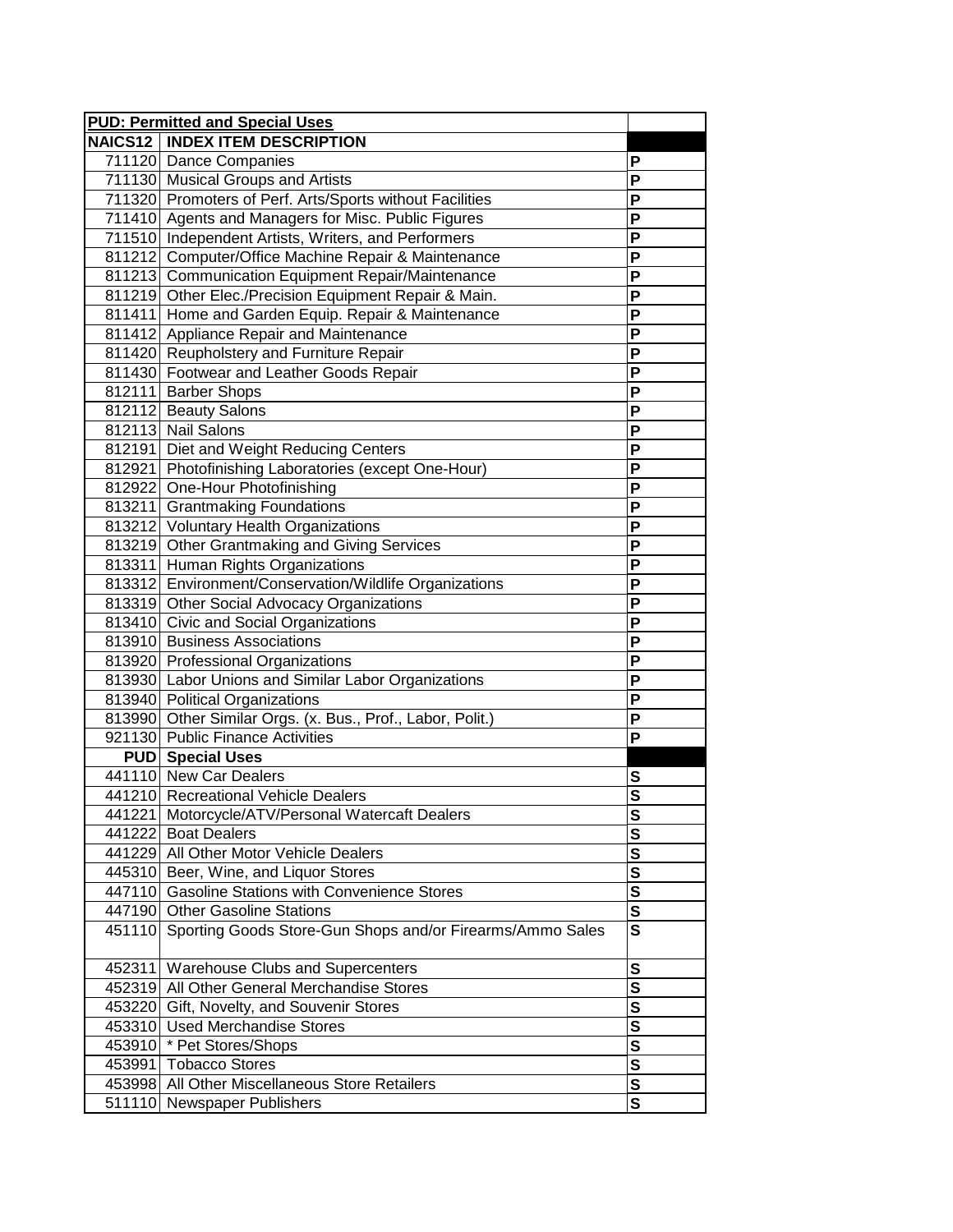| <b>PUD: Permitted and Special Uses</b>                            |                         |
|-------------------------------------------------------------------|-------------------------|
| <b>NAICS12   INDEX ITEM DESCRIPTION</b>                           |                         |
| 511120 Periodical Publishers                                      | S                       |
| 511130 Book Publishers                                            | $\frac{s}{s}$           |
| 512131   Motion Picture Theaters (except Drive-Ins)               |                         |
| 517110 Wired Telecommunications Carriers                          | $\overline{\mathbf{s}}$ |
| 517210 Wireless Telecomm. Carriers (except Satellite)             | $\overline{\mathbf{s}}$ |
| 517410 Satellite Telecommunications                               | $\frac{s}{s}$           |
| 517911 Telecommunications Resellers                               |                         |
| 517919 All Other Telecommunications                               | $\overline{\mathsf{s}}$ |
| 522190 Other Depository Credit Intermediation                     | $\overline{\mathbf{s}}$ |
| 522220 Sales Financing                                            | S                       |
| 522291 Consumer Lending                                           | S                       |
| 522298 All Other Nondepository Credit Intermediation              | S                       |
| 522390 Other Activites Related to Credit Intermediation           | $\overline{\mathbf{s}}$ |
| 532310 General Rental Centers                                     | $\overline{\mathbf{s}}$ |
| 532490 Other Commercial and Industrial Equip. Rental              | $\overline{\mathbf{s}}$ |
| 541620 Environmental Consulting Services                          | <u>s</u>                |
| 541690 Other Scientific and Technical Consulting Svc.             | $\overline{\mathsf{s}}$ |
| 541710 R&D in Physical, Engineering, and Life Sciences            | $\overline{\mathbf{s}}$ |
| 541711 Research and Development in Biotechnology                  | $\frac{s}{s}$           |
| 541712 R&D in Physical, Engineering, and Life Sciences            |                         |
| 541940 Veterinary Services                                        | $\overline{\mathbf{s}}$ |
| 541990 All Other Prof, Scientific, and Technical Services         | $\overline{\mathbf{s}}$ |
| 561499 All Other Business Support Services                        | $\frac{s}{s}$           |
| 561612 Security Guards and Patrol Services                        |                         |
| 561613 Armored Car Services                                       | $\overline{\mathbf{s}}$ |
| 561710 Exterminating and Pest Control Services                    | $\overline{\mathbf{s}}$ |
| 561720 Janitorial Services                                        | S                       |
| 561730 Landscaping Services                                       | S                       |
| 561740 Carpet and Upholstery Cleaning Services                    | S                       |
| 561790 Other Services to Buildings and Dwellings                  | $\overline{\mathbf{s}}$ |
| 561910 Packaging and Labeling Services                            | $\overline{\mathbf{s}}$ |
| 561920 Convention and Trade Show Organizers                       |                         |
| 561990 All Other Support Services                                 | $\overline{\mathbf{s}}$ |
| 611699 All Other Miscellaneous Schools and Instruction            | $\overline{\mathbf{s}}$ |
| 621330 Offices of Mental Health Practitioners (Except Physicians) | <u>১</u>                |
| 621999 All Other Miscellaneous Ambulatory Health Care Services    | S                       |
| 624310 Vocational Rehabilitation Services                         | $\overline{\mathbf{s}}$ |
| 711190 Other Performing Arts Companies                            | $\overline{\mathbf{s}}$ |
| 711211 Sports Teams and Clubs                                     | $\overline{\mathbf{s}}$ |
| 712110 Museums                                                    | $\overline{\mathbf{s}}$ |
| 713110 Amusement and Theme Parks                                  | $\overline{\mathbf{s}}$ |
| 713120 Amusement Arcades                                          | $\mathbf s$             |
| 713210 Casinos (except Casino Hotels)                             | S                       |
| 713290 Other Gambling Industries                                  | S                       |
| 713940 Fitness and Recreational Sports Centers                    | S                       |
| 713950 Bowling Centers                                            | $\mathbf s$             |
| 713990 All Other Amusement and Recreation Industries              | $\mathbf s$             |
| 721110 Hotels (except Casino Hotels) and Motels                   | $\overline{\mathbf{s}}$ |
| 721120 Casino Hotels                                              | $\overline{\mathbf{s}}$ |
| 722310 Food Service Contractors                                   | $\overline{\mathbf{s}}$ |